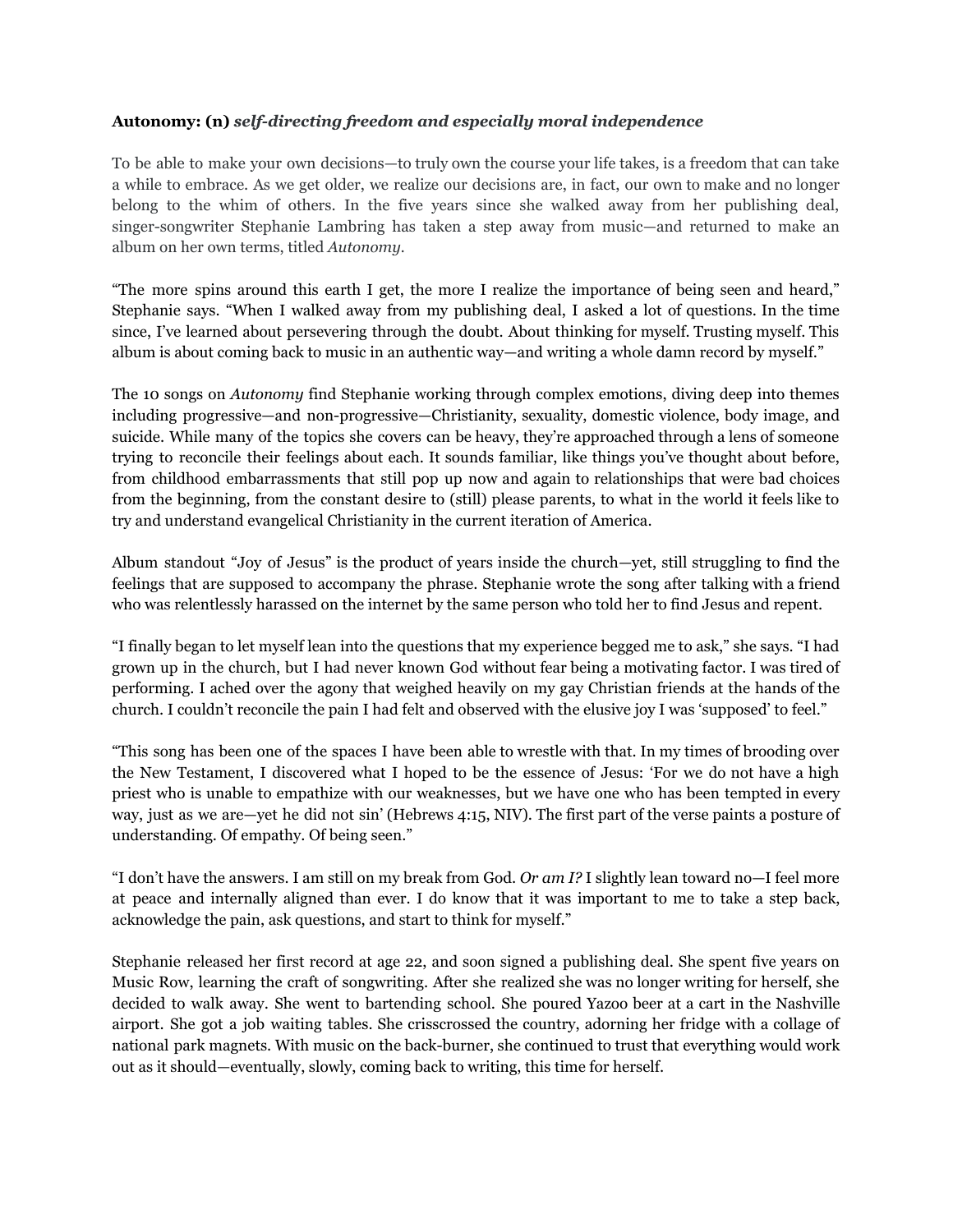Credited with being the song she "had to write to be able to write authentically again," album opener "Daddy's Disappointment" happened while Stephanie was waiting tables and got to know Grammy-winning songwriter Tom Douglas. One night, he challenged Stephanie to start writing again, saying anyone can write a song in two weeks.

"I went home feeling inspired for the first time in a long time," she says. "I sat down at my kitchen table with my guitar, and the first two lines poured out of me. My soul was ready."

"I knew that to process my complex relationship with music, I would have to dive into my dynamic with my dad, and then the music industry. I finished the song nearly two weeks to the day from the issued challenge and sent it to Tom. I was nervous, but I felt a quiet confidence forming. The song was raw, uncensored me. *Truly* me."

When Tom replied, he told Stephanie that he and his wife wept as they listened again and again. He said that he related to the song as a father and as a son.

"I was humbled. Relieved. Validated. Joyful. *I still have it*, I thought. To take music back for myself, I had to tell my whole story. This song set the tone for the honesty and vulnerability I wanted in my writing moving forward."

After a chance encounter with producer Teddy Morgan, she decided to make this album, on her own terms, saying what she wanted.

"Teddy and I spent November to June crafting the record at Creative Workshop in Berry Hill," she says. "It was a true joy to work with him. For a few hours, a few days every week, we'd get together and chip away at the record. The two of us played most of the instruments ourselves, so we had time to give the songs the space they needed to breathe and reveal where they wanted to go. It was life-giving work. I cried on the day the record was mastered—I didn't want it to be over."

Throughout the album, Stephanie looks closer at past experiences, examining how they've shaped who she is now. "Pretty" dives into complex emotions stemming from her childhood, though this time tackling body image and the small, or not-so-small, comments kids can hurl at each other. The kind of insults that stick in the back of your mind, ready to show themselves again when you're at just the right level of vulnerable for them to still sting.

"I had wanted to write a song for 'little me' for a long time. A few years ago I read through my 5th-grade journal, and nearly every entry expressed anxieties about ever being pretty. At first, I found it amusing how superficial my aspirations were. But then I really felt for that little girl. For me, diving into the pain caused by society's skinniness standards has been healing on the trajectory toward loving and understanding myself and my body."

"Fine" is all about adulthood—how it feels to not adhere to societal timelines, but also having to explain that choice at every twist and turn. "Whether it's a relationship or a career path or a spiritual journey, every experience is important. Formative. There is no deadline to live out our stories."

"Mr. Wonderful" is a window to the highs and the haze of a controlling relationship. The fairytale, can't-get-enough-of-each-other beginning to the other side of jealous text messages, exhausting hours of arguments and crippling self-doubt.